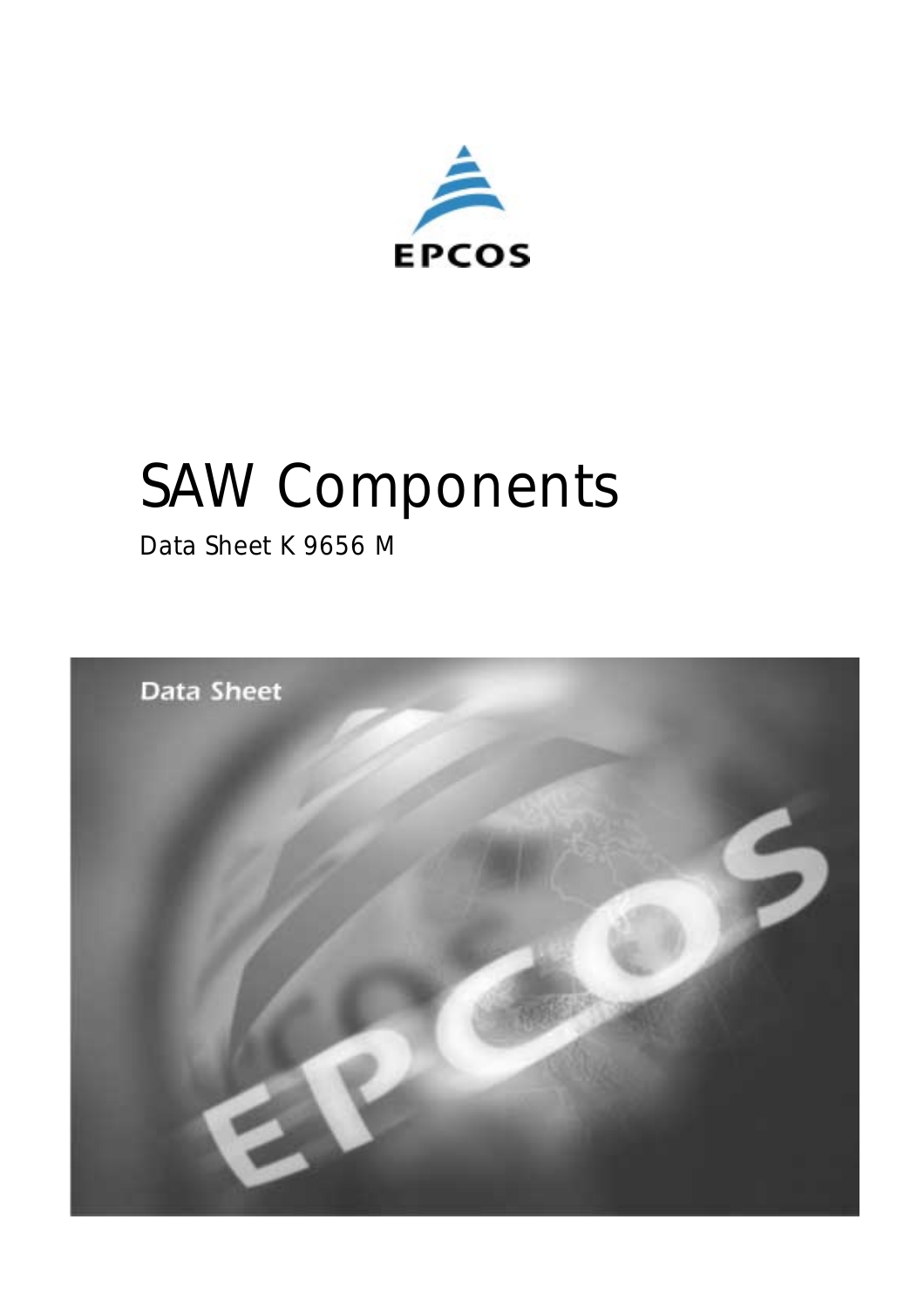

#### **SAW Components K 9656 M**

#### **IF Filter for Audio Applications 33,90 MHz and 38,90 MHz**

#### **Data Sheet**

- B/G
- D/K
- I
- L/L'

#### **Features**

- TV IF audio filter with two channels
- $\blacksquare$  Channel 1 (L') with one pass band for sound carriers at 40,40 MHz (L') and 39,75 MHz (L'- NICAM)
- Channel 2 (B/G, D/K, L, I) with one pass band for sound carriers between 32,35 MHz and 33,40 MHz

# **Standard** Plastic package **SIP5K**



Dimensions in mm, approx. weight 1,0 g

#### **Terminals**

■ Tinned CuFe alloy

#### **Pin configuration**

- 1 Input
- 2 Switching input
- 3 Chip carrier ground
- 4 Output
- 5 Output



| Type     | <b>Ordering code</b> | <b>Marking and package</b><br>according to | <b>Packing</b><br>according to |  |  |
|----------|----------------------|--------------------------------------------|--------------------------------|--|--|
| K 9656 M | B39389-K9656-M100    | C61157-A1-A15                              | F61074-V8067-Z000              |  |  |

#### **Maximum ratings**

| Operable temperature range |                 | $-25/+65$ | °С |                       |
|----------------------------|-----------------|-----------|----|-----------------------|
| Storage temperature range  | stg             | $-40/+85$ | °С |                       |
| DC voltage                 | $V^{}_{\rm DC}$ | 5         |    | between any terminals |
| AC voltage                 | 'pp             | 10        |    | between any terminals |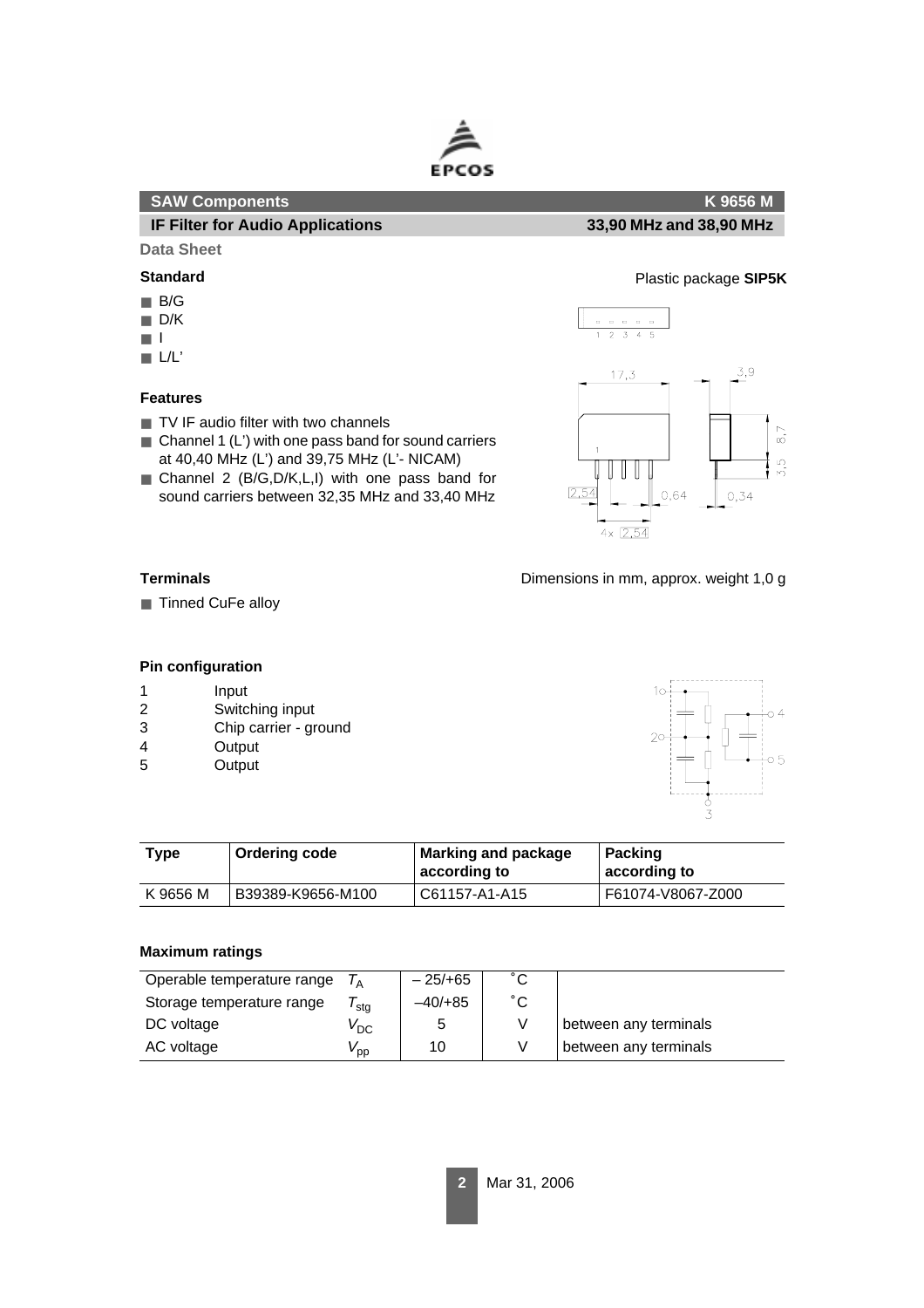

| <b>IF Filter for Audio Applications</b>                                                                                                                           |                                                             |  |                       | 33,90 MHz and 38,90 MHz |              |                          |                        |
|-------------------------------------------------------------------------------------------------------------------------------------------------------------------|-------------------------------------------------------------|--|-----------------------|-------------------------|--------------|--------------------------|------------------------|
| <b>Data Sheet</b>                                                                                                                                                 |                                                             |  |                       |                         |              |                          |                        |
| Characteristics of channel 1(switching pin 2 connected to ground)                                                                                                 |                                                             |  |                       |                         |              |                          |                        |
| $T_A$ = 25 °C<br>Reference temperature:<br>Terminating source impedance:<br>$Z_{\rm S}$ = 50 $\Omega$<br>$Z_1 = 2 k\Omega    3 pF$<br>Terminating load impedance: |                                                             |  |                       |                         |              |                          |                        |
|                                                                                                                                                                   |                                                             |  |                       | min.                    | typ.         | max.                     |                        |
| <b>Insertion attenuation</b>                                                                                                                                      |                                                             |  | $\alpha$              |                         |              |                          |                        |
| Reference level for the                                                                                                                                           | 40,40 MHz                                                   |  |                       | 14,8                    | 16,3         | 17,8                     | dB                     |
| following data                                                                                                                                                    |                                                             |  |                       |                         |              |                          |                        |
| <b>Relative attenuation</b>                                                                                                                                       |                                                             |  | $\alpha_{\text{rel}}$ |                         |              |                          |                        |
|                                                                                                                                                                   | 39,75 MHz                                                   |  |                       | $-1,3$                  | $-0,3$       | 0,7                      | dB                     |
|                                                                                                                                                                   | 38,40 MHz                                                   |  |                       | 26,0                    | 36,0         |                          | dB                     |
| Picture carrier                                                                                                                                                   | 33,90 MHz                                                   |  |                       | 39,0                    | 51,0         | $\qquad \qquad$          | dB                     |
| Adjacent picture carrier                                                                                                                                          | 41,90 MHz                                                   |  |                       | 28,0                    | 41,0         | $\overline{\phantom{0}}$ | dB                     |
| Adjacent sound carrier                                                                                                                                            | 32,40 MHz                                                   |  |                       | 34,0                    | 42,0         |                          | dB                     |
| Lower sidelobe                                                                                                                                                    | 25,00  33,90 MHz                                            |  |                       | 34,0                    | 41,0         |                          | dB                     |
| Upper sidelobe                                                                                                                                                    | 41,90  45,00 MHz                                            |  |                       | 27,0                    | 34,0         |                          | dB                     |
| Group delay ripple (p-p)                                                                                                                                          |                                                             |  | $\Delta \tau$         |                         | 40           |                          | ns                     |
| Impedance at 40,40 MHz                                                                                                                                            |                                                             |  |                       |                         |              |                          |                        |
|                                                                                                                                                                   | Input: $Z_{\text{IN}} = R_{\text{IN}}$    $C_{\text{IN}}$   |  |                       |                         | $0,8$    9,5 |                          | $k\Omega \parallel pF$ |
|                                                                                                                                                                   | Output: $Z_{\text{OUT}} = R_{\text{OUT}}    C_{\text{OUT}}$ |  |                       |                         | $2,9$    4,8 |                          | $k\Omega \parallel pF$ |

**Temperature coefficient of frequency** TC<sup>f</sup> — –72 — ppm/K

| Reference temperature:        | $T_{\text{A}}$ = 25 °C    |
|-------------------------------|---------------------------|
| Terminating source impedance: | $Z_{\rm e} = 50 \Omega$   |
| Terminating load impedance:   | $Z_1 = 2 k\Omega    3 pF$ |

**SAW Components K 9656 M**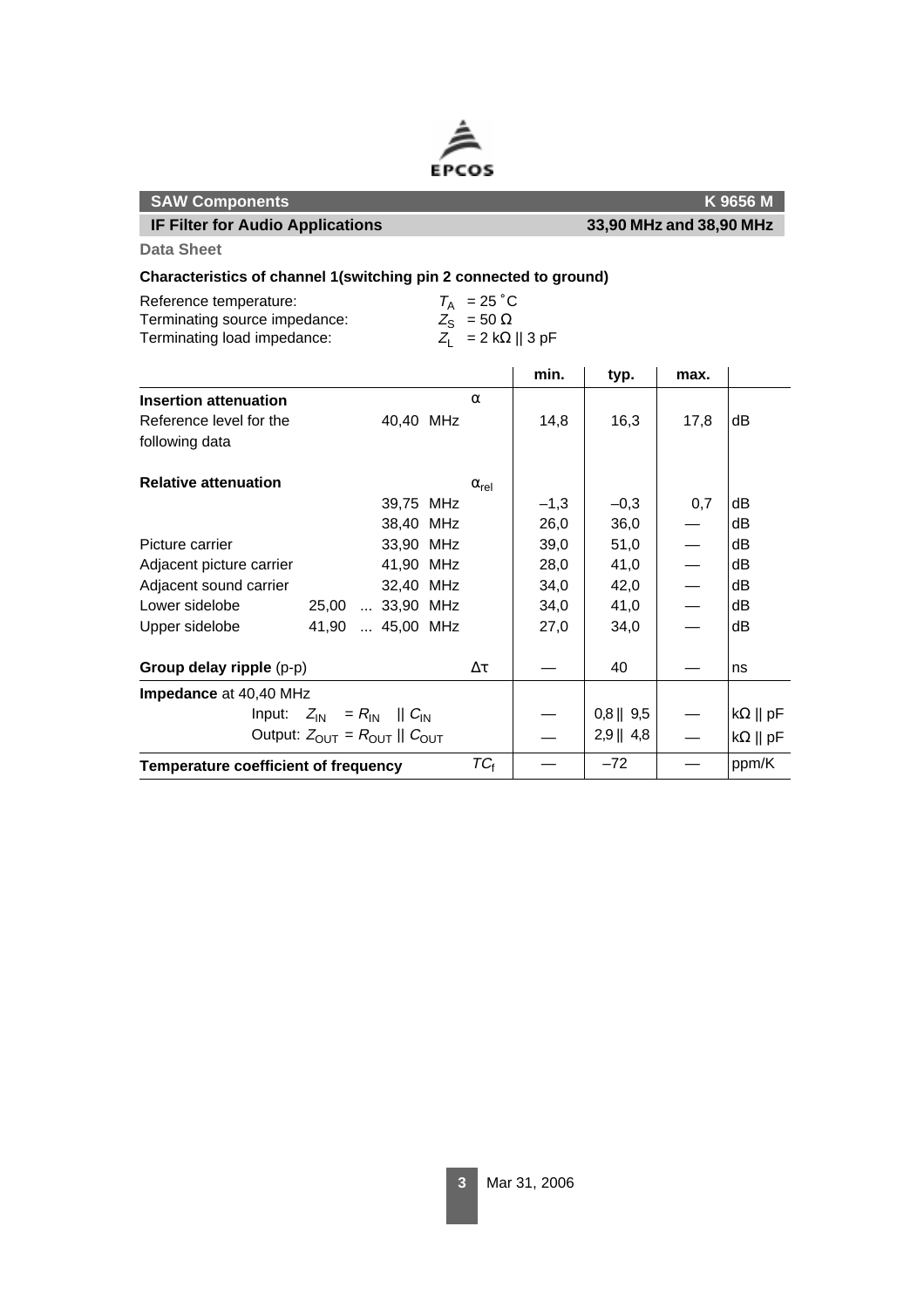

### **SAW Components** K 9656 M **IF Filter for Audio Applications 33,90 MHz and 38,90 MHz**

**Data Sheet**

## **Characteristics of channel 2 (switching pin 2 connected to pin 1)**

| Reference temperature:        | $T_{\text{A}}$ = 25 °C    |
|-------------------------------|---------------------------|
| Terminating source impedance: | $Z_{\rm e} = 50 \Omega$   |
| Terminating load impedance:   | $Z_1 = 2 k\Omega    3 pF$ |

|                                                           |  |                                                             |               |                       | min.          | typ.        | max.                   |                        |
|-----------------------------------------------------------|--|-------------------------------------------------------------|---------------|-----------------------|---------------|-------------|------------------------|------------------------|
| <b>Insertion attenuation</b>                              |  |                                                             |               | $\alpha$              |               |             |                        |                        |
| Reference level for the                                   |  | 33,40 MHz                                                   |               |                       | 14,3          | 15,8        | 17,3                   | dB                     |
| following data                                            |  |                                                             |               |                       |               |             |                        |                        |
| <b>Relative attenuation</b>                               |  |                                                             |               | $\alpha_{\text{rel}}$ |               |             |                        |                        |
| Sound carrier B/G-NICAM                                   |  | 33,05 MHz                                                   |               |                       | $-1,5$        | $-0,5$      | 0,5                    | dB                     |
| Sound carrier I                                           |  | 32,90 MHz                                                   |               |                       | $-1,4$        | $-0,4$      | 0,6                    | dВ                     |
| Sound carrier D/K, L                                      |  | 32,40 MHz                                                   |               |                       | 0,1           | 1,1         | 2,1                    | dB                     |
| Picture carrier                                           |  | 38.90 MHz                                                   |               |                       | 35,0          | 41,0        |                        | dB                     |
| Color carrier                                             |  | 34.47 MHz                                                   |               |                       | 23,0          | 32,0        |                        | dB                     |
| Adjacent picture carrier                                  |  | 30,90 MHz                                                   |               |                       | 38,0          | 47,0        |                        | dВ                     |
|                                                           |  | 31,90 MHz                                                   |               |                       |               | 9,3         |                        | dВ                     |
| Adjacent sound carrier                                    |  | 40.40 MHz                                                   |               |                       | 38,0          | 46,0        |                        | dВ                     |
|                                                           |  | 40,90 MHz                                                   |               |                       | 34,0          | 39,0        |                        | dB                     |
|                                                           |  | 41,40 MHz                                                   |               |                       | 40,0          | 52,0        |                        | dВ                     |
| Lower sidelobe                                            |  | 25,00  30,90 MHz                                            |               |                       | 37,0          | 43,0        |                        | dВ                     |
| Upper sidelobe                                            |  | 40,40  45,00 MHz                                            |               |                       | 32,0          | 38,0        |                        | dB                     |
| Group delay ripple (p-p)                                  |  |                                                             | $\Delta \tau$ |                       | 40            |             | ns                     |                        |
| Impedance at 33,40 MHz                                    |  |                                                             |               |                       |               |             |                        |                        |
| Input: $Z_{\text{IN}} = R_{\text{IN}}$    $C_{\text{IN}}$ |  |                                                             |               |                       | $0,9$    13,5 |             | $k\Omega \parallel pF$ |                        |
|                                                           |  | Output: $Z_{\text{OUT}} = R_{\text{OUT}}    C_{\text{OUT}}$ |               |                       |               | $2,8$   4,8 |                        | $k\Omega \parallel pF$ |
| Temperature coefficient of frequency                      |  |                                                             | $TC_f$        |                       | $-72$         |             | ppm/K                  |                        |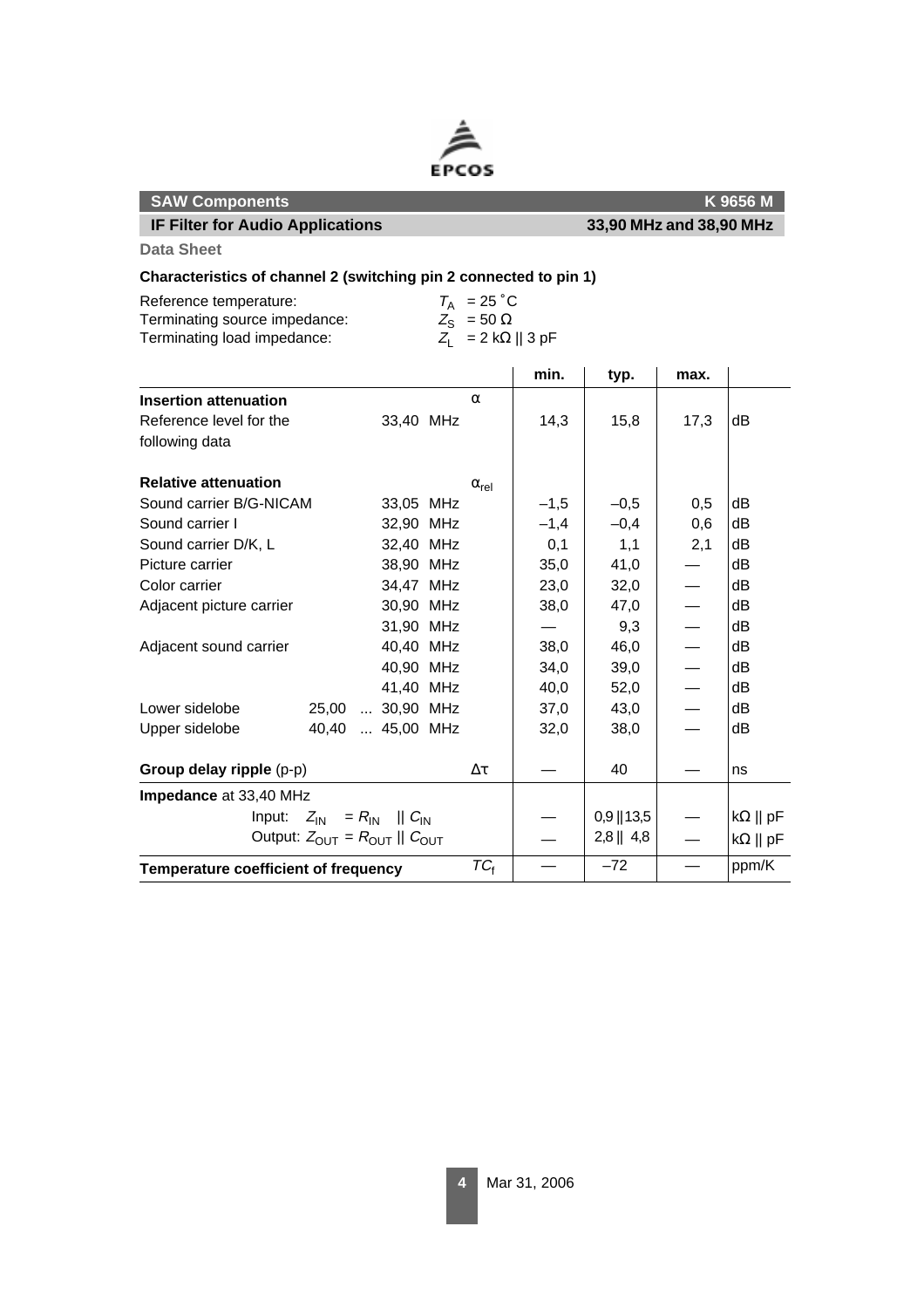

**Data Sheet**

**Frequency response of channel 1**





**5** Mar 31, 2006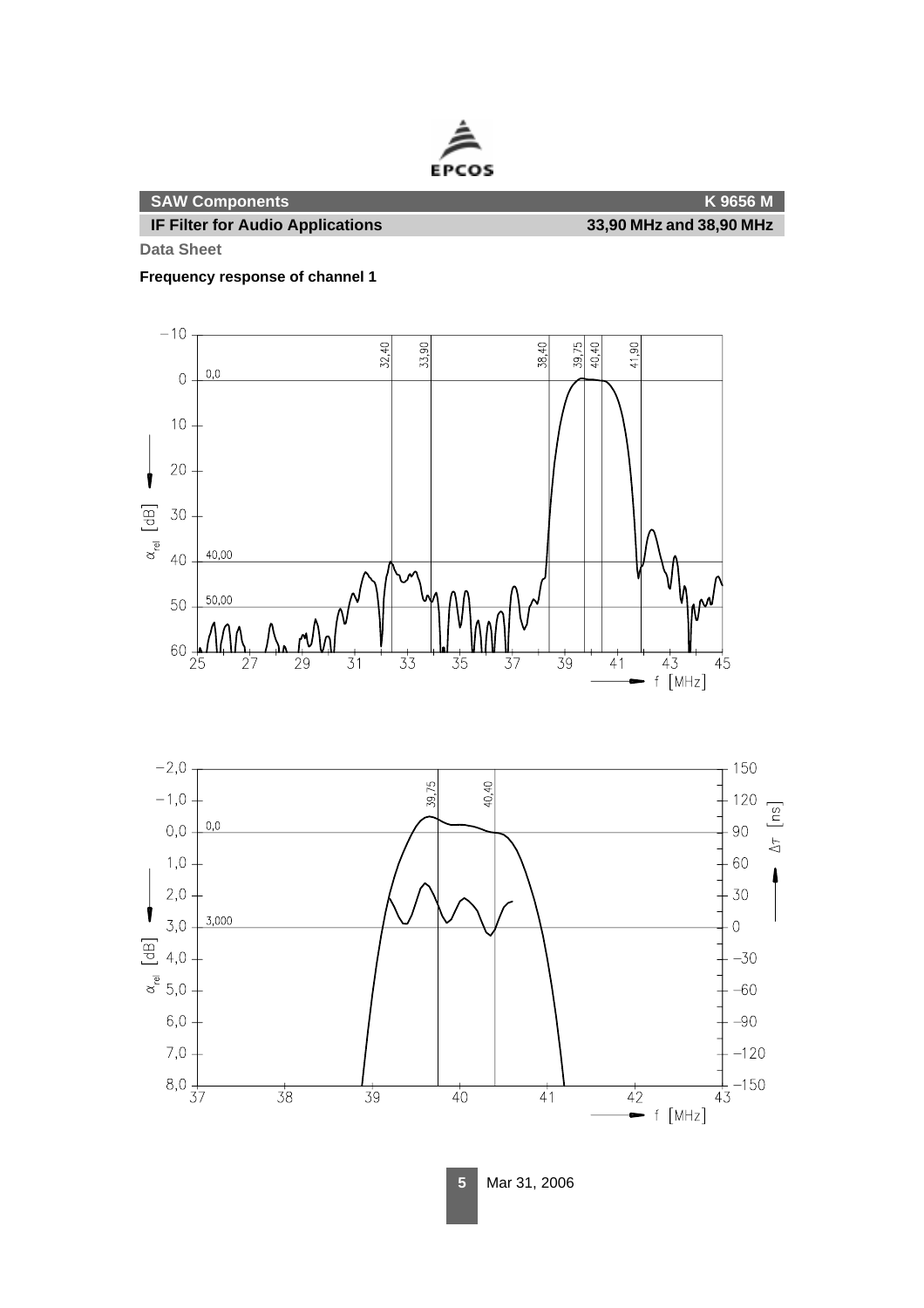

**Data Sheet**

**Frequency response of channel 2**





**6** Mar 31, 2006